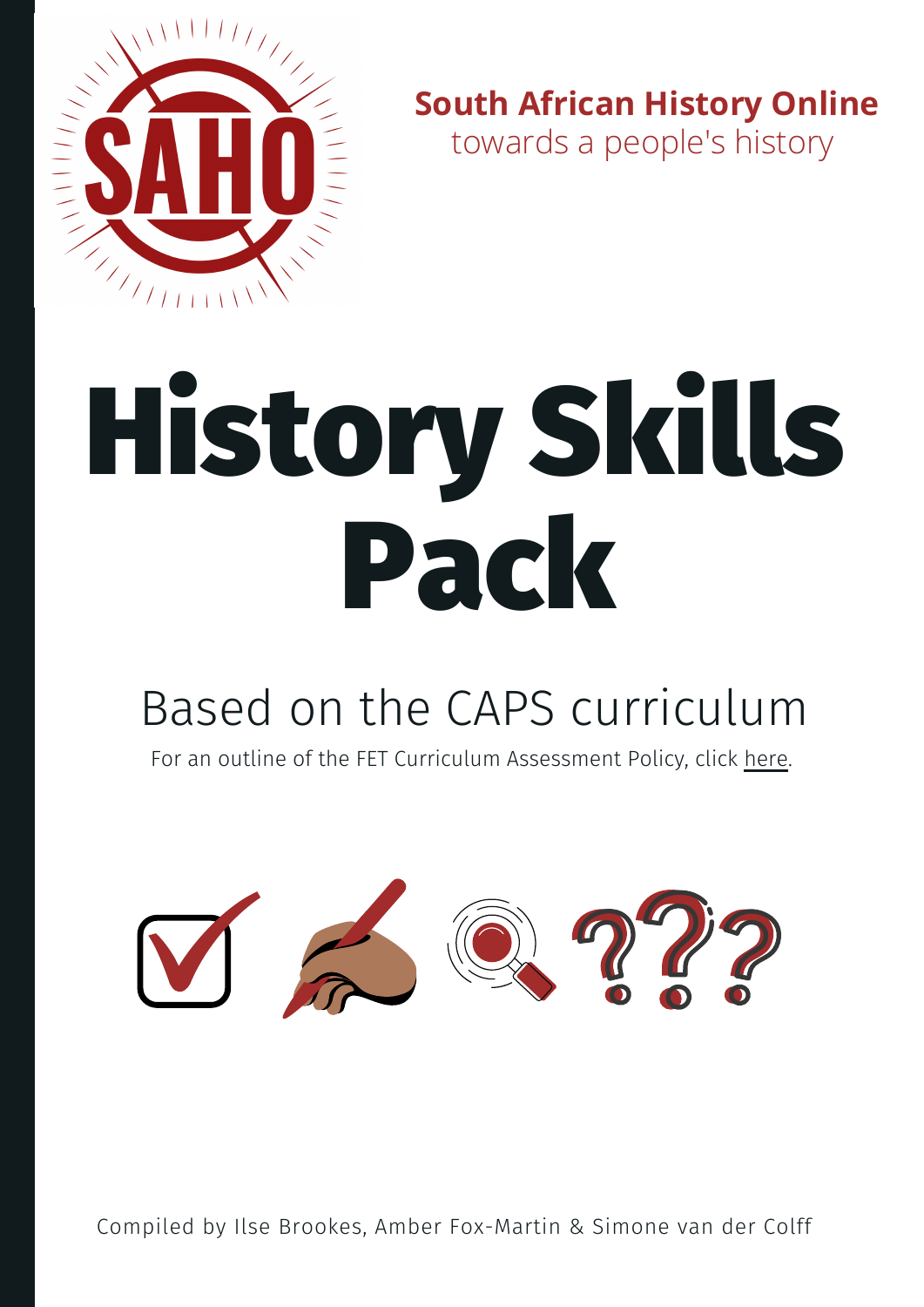#### **How exams are usually set up**

Exams are compiled to include two sections: Section A which includes sourcebased questions and Section B which includes essay questions. Each section has **three** different questions, where a student is usually required to answer at least one question from each section and then will be able to decide whether they would like to answer another question from Section A or another question from Section B.

#### **What can be expected from Section A:**

Section A is compiled out of different source-based questions. Each student will usually receive a variety of sources, where they are required to read and analyze each source. As mentioned in the Mark Allocation article, sourcebased questions are usually divided into three levels. Level 1 is usually where students are required to apply what they have already been taught in class and/or what they are able to read in the given sources. Level 2 questions require more interpretation and/or analyses of the given sources in the exam. Level 3 requires students to be able to compare, evaluate and analyse different given sources (please refer to the Mark [Allocation](https://www.sahistory.org.za/archive/article-1-mark-allocation-and-history-skills) page for more information).

Examinations that you usually write, use the following mark allocation:  $(1x2)$  or  $(4x1)$  or  $(2x2)$ 

The first number indicates how many facts you are supposed to write down and the second number indicates how many marks each fact counts. Therefore, (1x2) means that you should write down one fact and you will receive 2 marks. And (2x2) means that you should write down TWO facts and each fact counts 2 marks, giving you a TOTAL of 4 marks for the question.



*TIP: It is important to look at the mark allocation next to each as it tells you what is required of you.*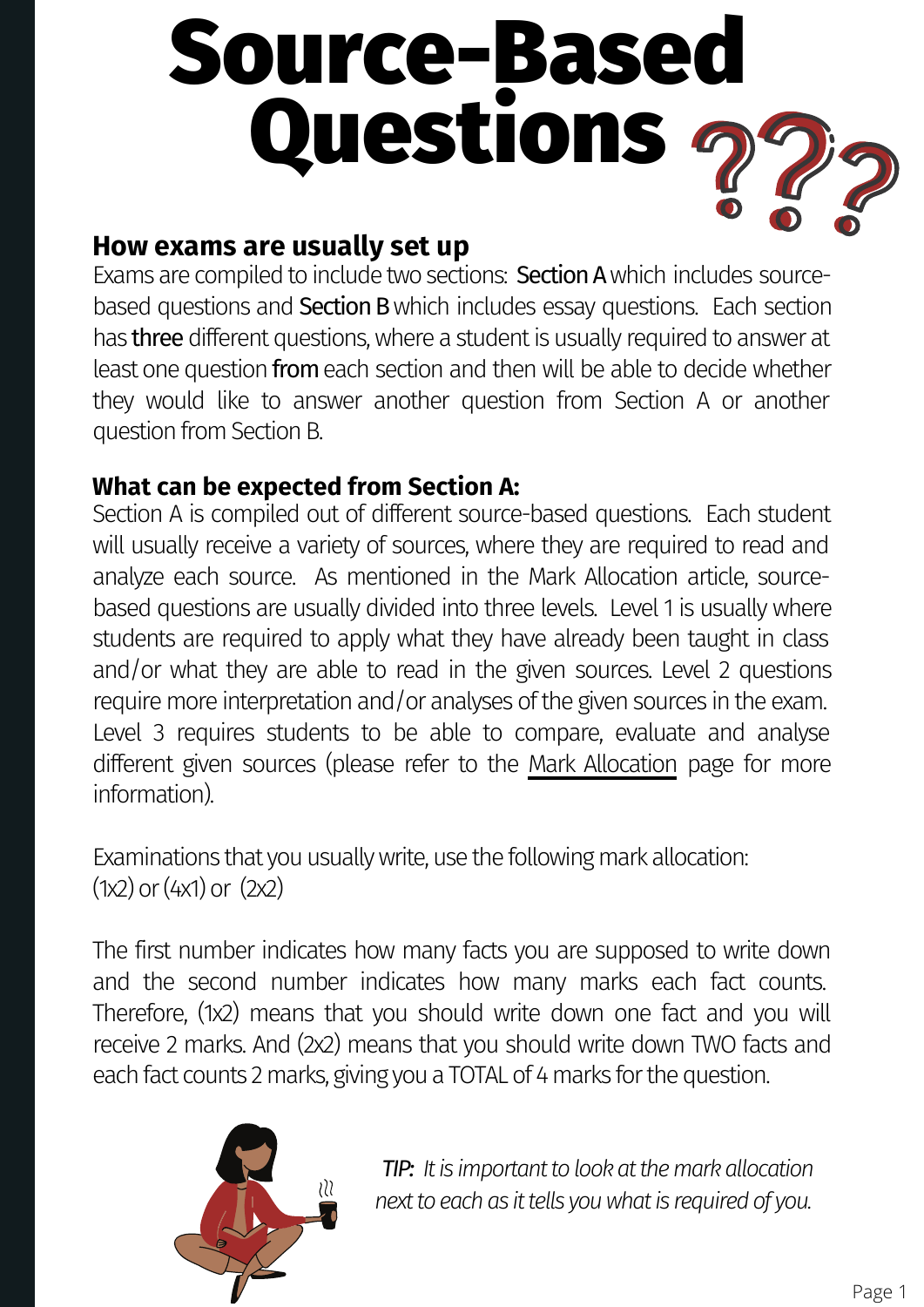#### **How to answer the different types of questions**

There are usually easily identifiable keywords in each question that helps you to understand how to answer the question. These keywords are also listed below each level, but here are some examples of how to approach specific questions. Remember to look at the mark allocation as explained above.

Define: When a question asks you to define a word, you will need to answer with a full definition of the word. Again, these definitions are usually learned inclass.

Quote: When a question asks you to quote, you are required to use quotation marks ("") and use the direct words from the given source.

List: When a question asks you to list, it means that you may simply provide words or facts to answer the question.

It is preferable that a student uses bullet points (\*) when answering these types of questions.

**Compare:** When a question asks you to compare you are required to use every source as stated.

#### An example:

If the examiner asks: Compare source 1A with 1B. Explain why source 1A is more reliable than source 1B.

A student should answer by making references to BOTH sources: Source 1A is more reliable than source 1B because Source 1A is... AND Source 1B is...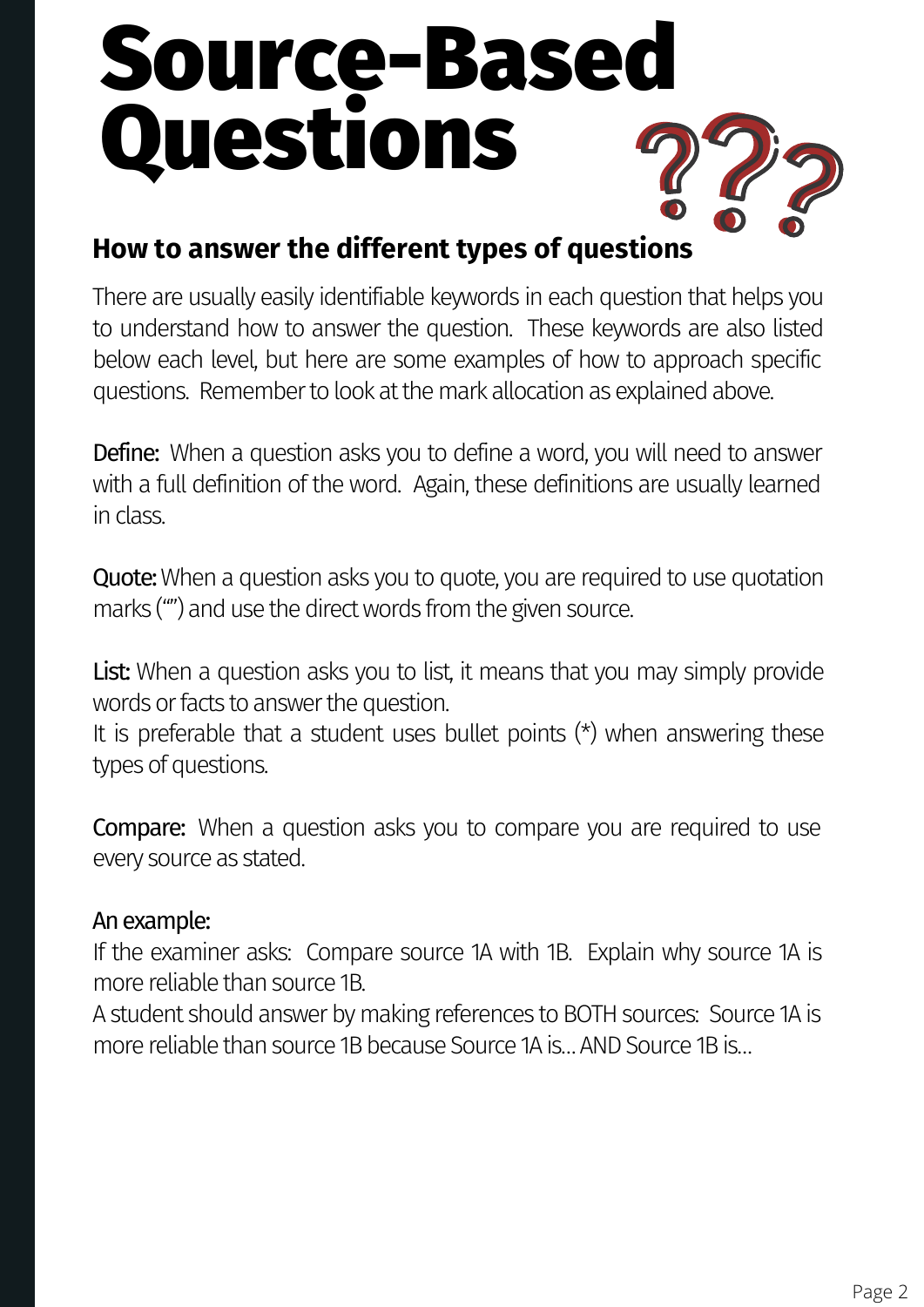

*TIP: Remember to ALWAYS use your own words when answering a question. Only when the question asks you to QUOTE are you allowed to use a sentence directly from the source. Even if a questionasks youtoLIST froma source, youhave to use* your own words.

#### What type of Sources can be found in an exam?

- Extracts from newspaper articles
- Extracts from newspaper headlines  $\bullet$
- Photographs  $\bullet$
- **Cartoons**
- Speeches
- Letters

*TIP:For helpful tips and information on Source analyses, please visit our Source* Analyses page.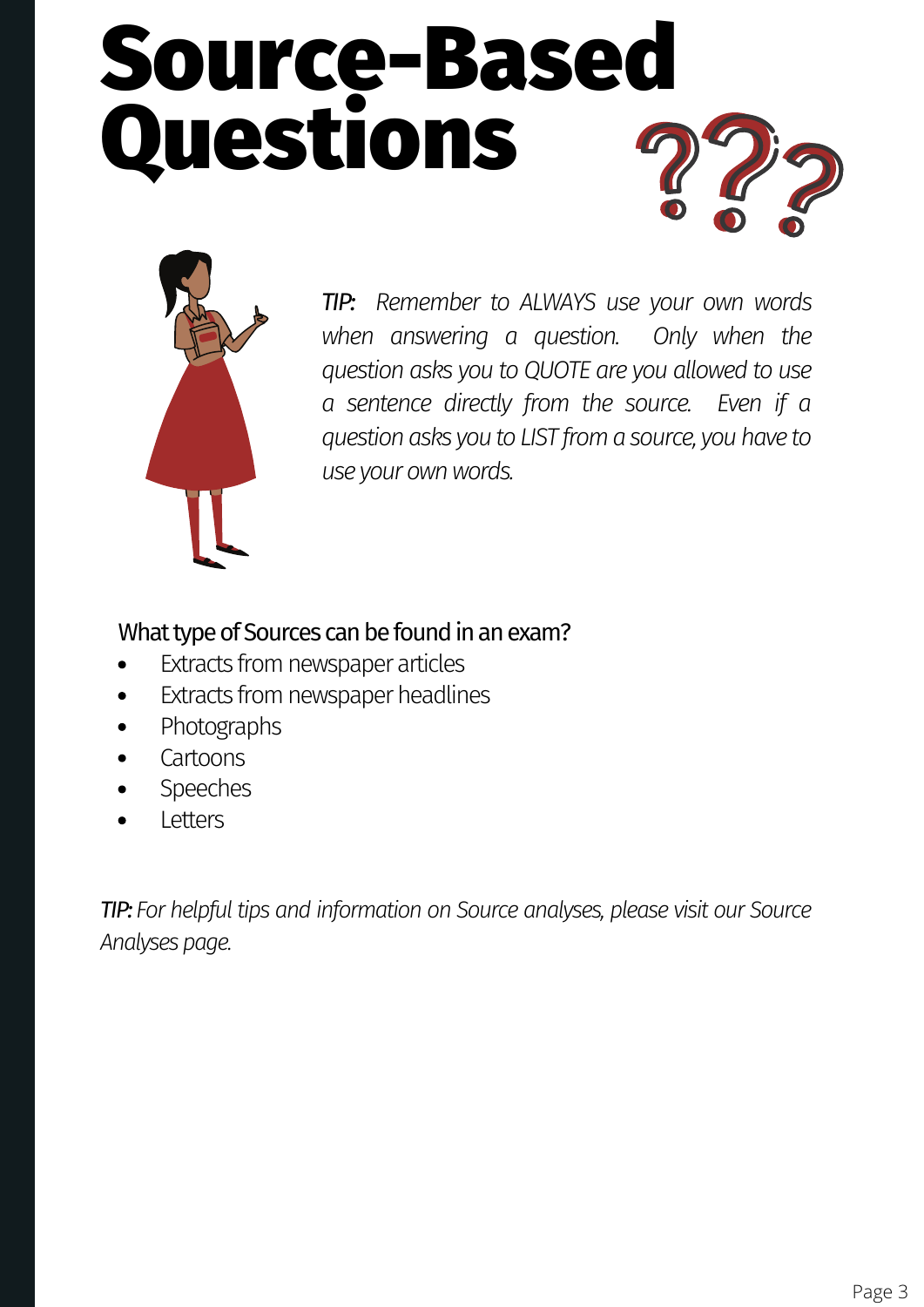#### **Example questions**

#### Level 1:

*The answers for these types of questions are usually found straight from the given source OR in the study-material for the examination. These questions usually include the words/phrases: define, according to the source, quote and/orlist.*

- <sup>1.</sup> Define the concept quarantine in the context of the Cuban Missile Crisis.  $(1x2)$
- 2. Identify TWO ways in the source in which the USA was able to detect whether ships were carrying missiles. (2x2)

#### Level 2:

*These questions require you to use the work you have been taught in class and to apply it to the content (what is said) of the source. These questions usually include the words/phrases: compare, explain, analyse and/or comment.*

- Why do you think some of the Soviet ships changed course as they 1. approached the 'quarantine line'? Support your answer with relevant evidence. (2x2)
- 2. Compare Sources 1C and 1D. Explain how the evidence in Source 1C differs from the information in Source 1D regarding Khrushchev's response to the quarantine of Soviet ships in the Atlantic Ocean. (2x2)

#### Level 3:

1. Using the information in the relevant sources and your own knowledge, write a paragraph of about EIGHT lines (about 80 words) explaining how the United States of America and the Soviet Union used brinkmanship to resolve the CubanMissile Crisis. (8)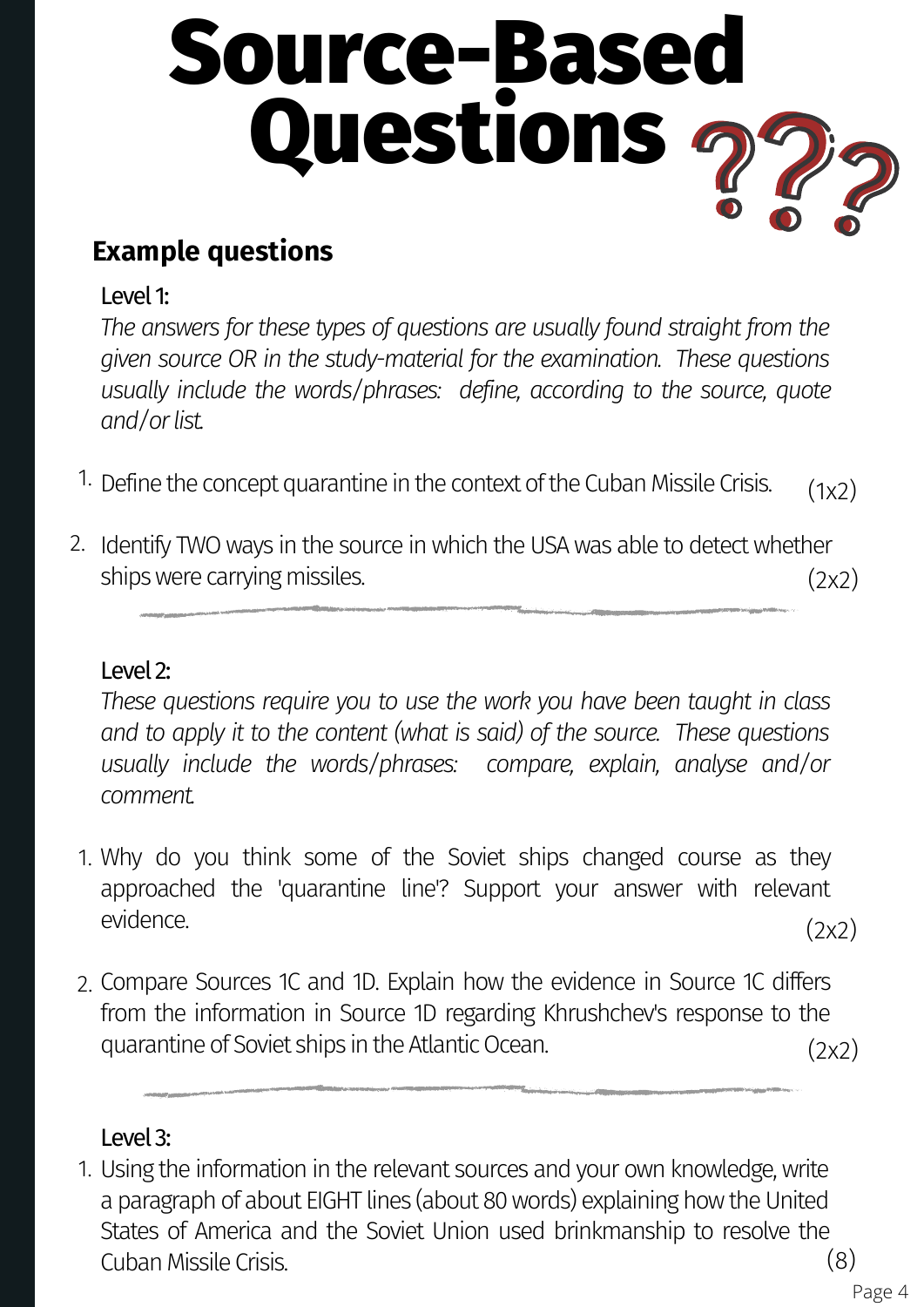#### **How to write a source-based paragraph**

- 1. The first sentence of the paragraph is about context. It should start by establishing the following:
	- Where
	- When
	- Who
	- How
- 2. The next sentence needs to make a **stand/claim** that refers to the question.
- 3. Every point should then take up one sentence. The **sources provided should** support your stand in different ways. Try to order your sources. They can be ordered either chronologically or thematically. If evidence is directly referenced from a source, students should cite the source. This is done by including the source name in a bracket after the sentence. Students can quote or they can paraphrase. Try to limit quoting; too many quotes will come across as lazy. This is an example of paraphrasing: *Evidence suggests that the Chris Hani was an inside job (Source B).*
- 4. The final sentence of the paragraph should conclude by wrapping up the key points in support of the stand. It should then reference the stand and essay question.

"Therefore, one could conclude that...."



*TIP:* For more examples and NSC past papers *from the South African Department of Basic Education,please click[here.](https://www.education.gov.za/Curriculum/NationalSeniorCertificate(NSC)Examinations/tabid/338/Default.aspx)*